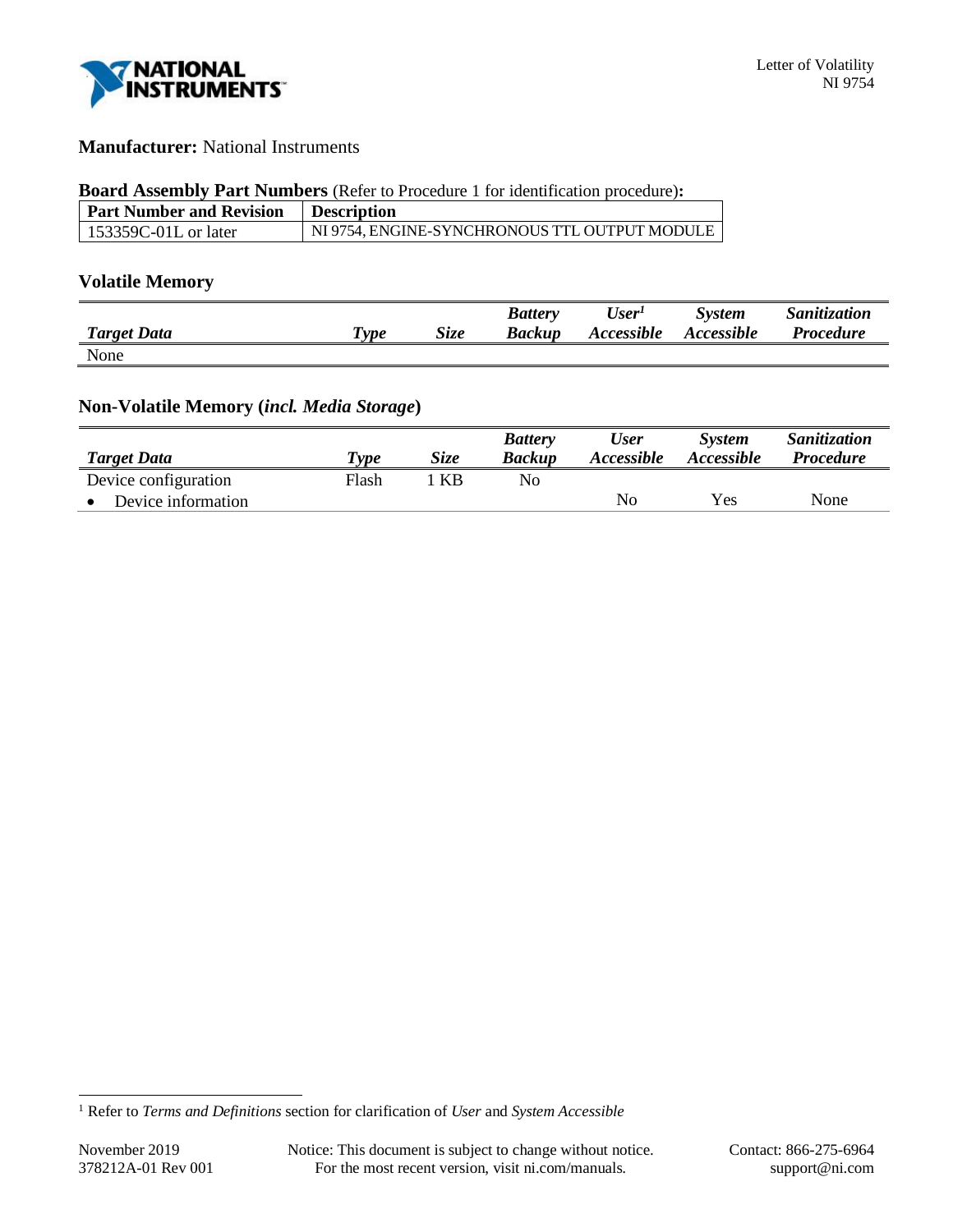

### **Procedures**

#### **Procedure 1 – Board Assembly Part Number identification:**

To determine the Board Assembly Part Number and Revision, refer to the label on the back of your product. The Assembly Part Number should be formatted as P/N: ######x-##L, where X is the revision letter.